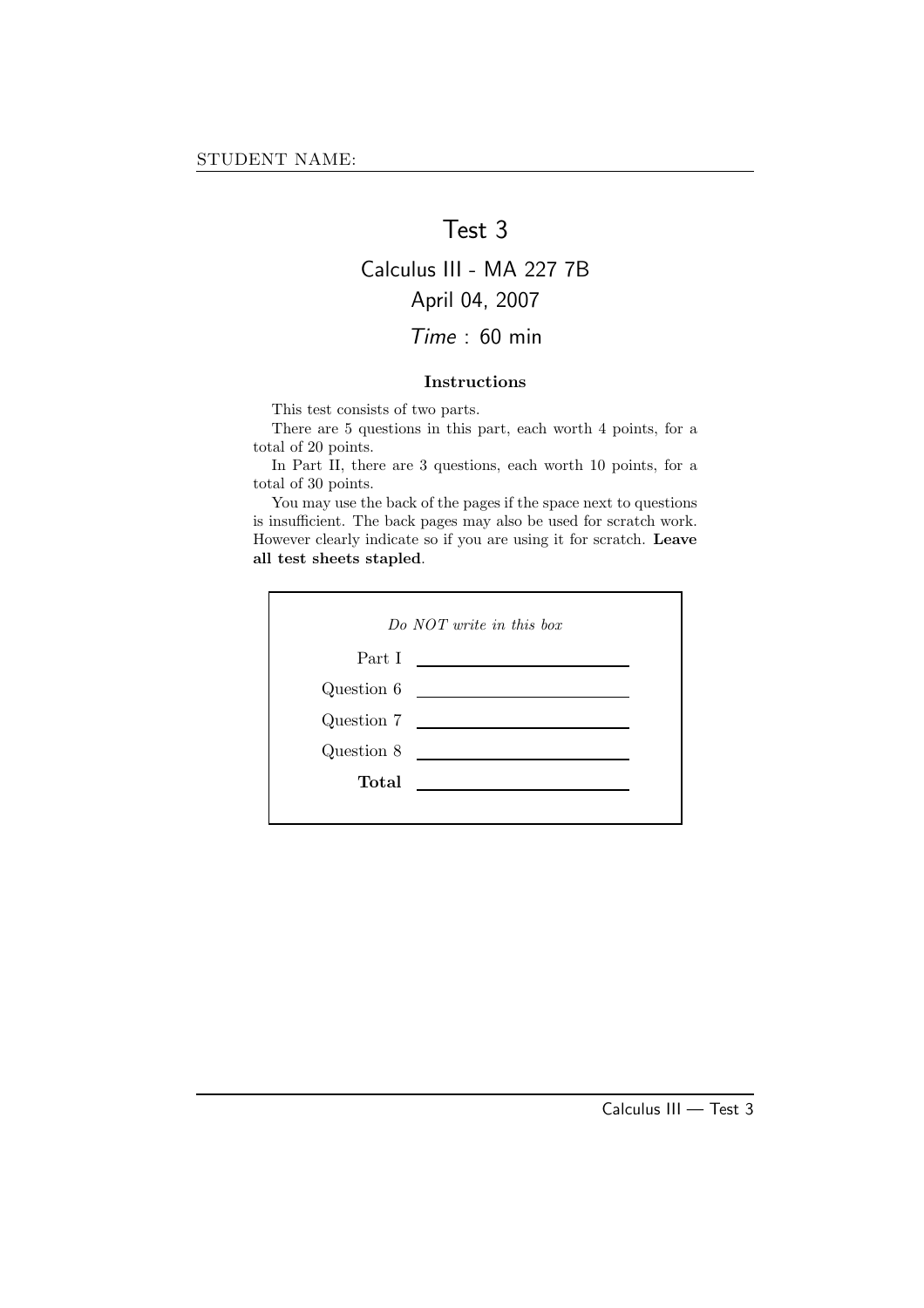# Part I

Write your answers in the place indicated **Question 1.** Evaluate  $\int_{4}^{2} \int_{1}^{-1} (x^2 + xy^2) dy dx$ 

. . . . . . . . . . . . . . . . . . . . . . . . . . . . . . . . . . . . . . . . . . . . . . . . . . . . . . . . . . . . . . . . . . . . . . . . . .

Question 2. Express the given integral into an equivalent interated integral with the order of integration reversed.

$$
\int_0^1 \int_{y^2}^1 y^3 \sin(x^3) \, dx \, dy
$$

(Do not evaluate any of the integrals).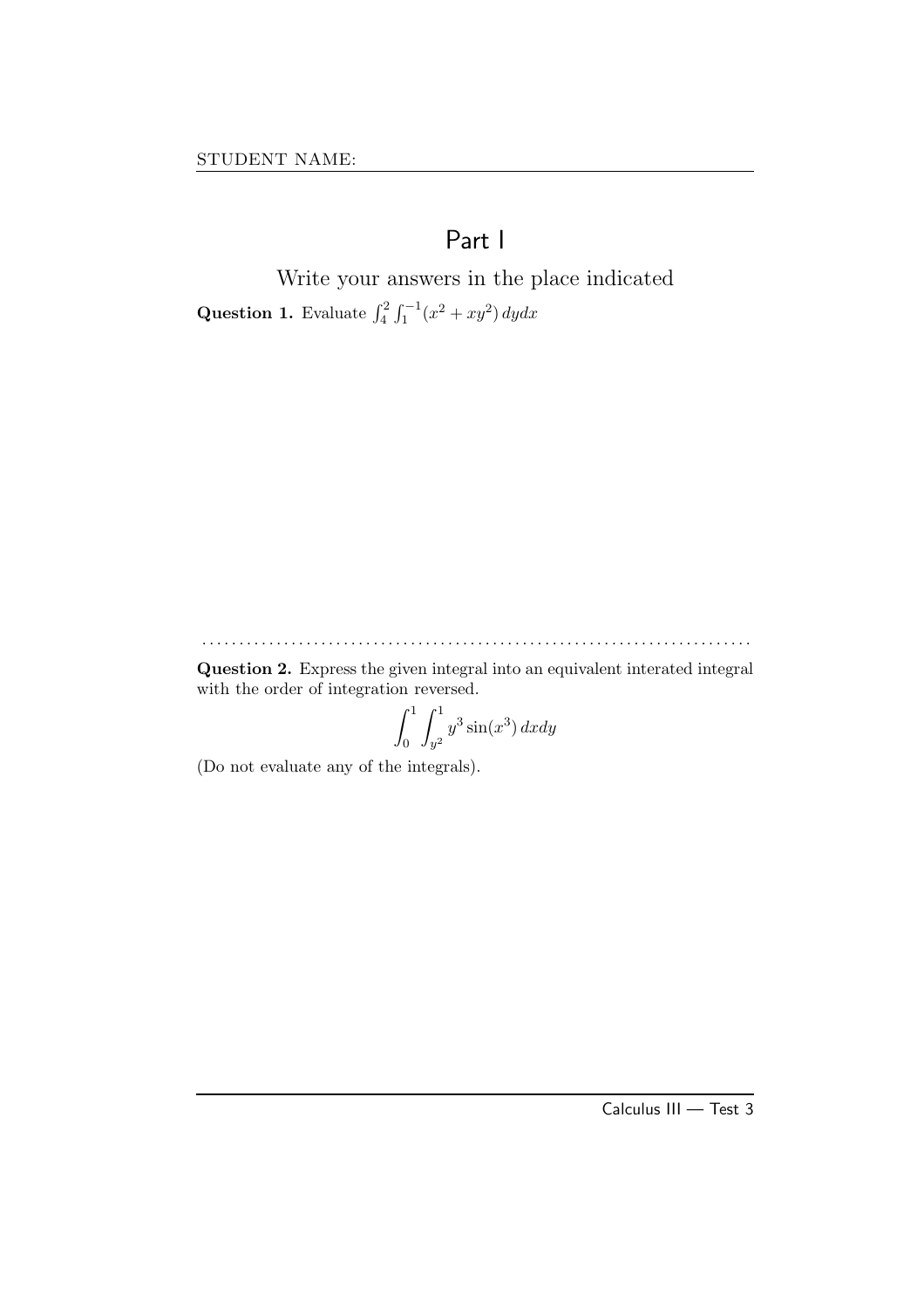Question 3. Express the given integral into an equivalent integral in polar coordinates.

$$
\int_0^2 \int_0^{\sqrt{2x - x^2}} \frac{1}{\sqrt{x^2 + y^2}} \, dy dx
$$

(Do not evaluate any of the integrals).

. . . . . . . . . . . . . . . . . . . . . . . . . . . . . . . . . . . . . . . . . . . . . . . . . . . . . . . . . . . . . . . . . . . . . . . . . .

Question 4. Set up a double integral in polar coordinates to find the volume below the paraboloid  $z = 18 - 2x^2 - 2y^2$  and above the xy-plane. (Do not evaluate the integral).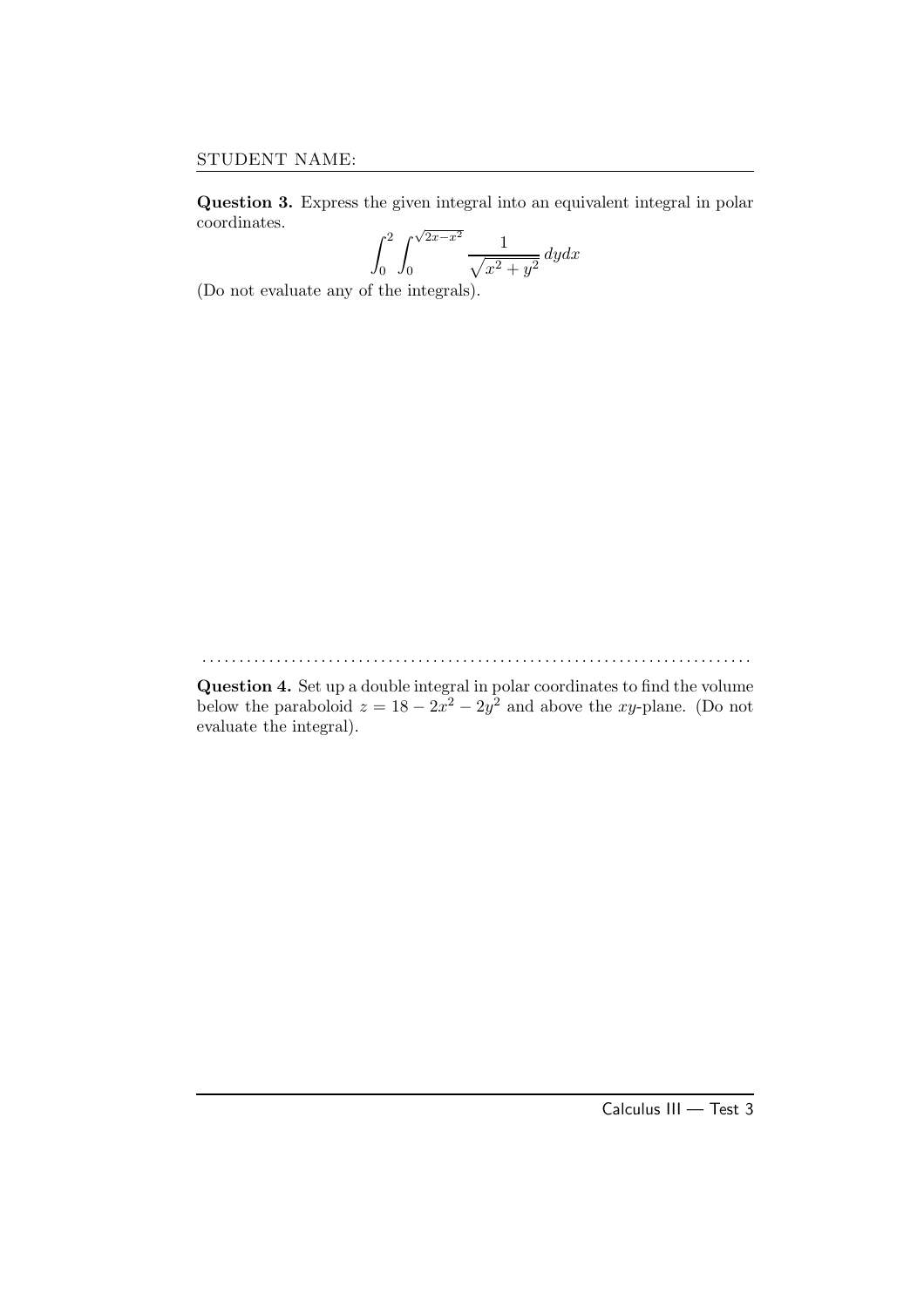Question 5. Evaluate  $\int_0^3 \int_0^1 \int_0^{\sqrt{1-z^2}}$  $\int_{0}^{\sqrt{1-z^2}} ze^y\,dxdzdy$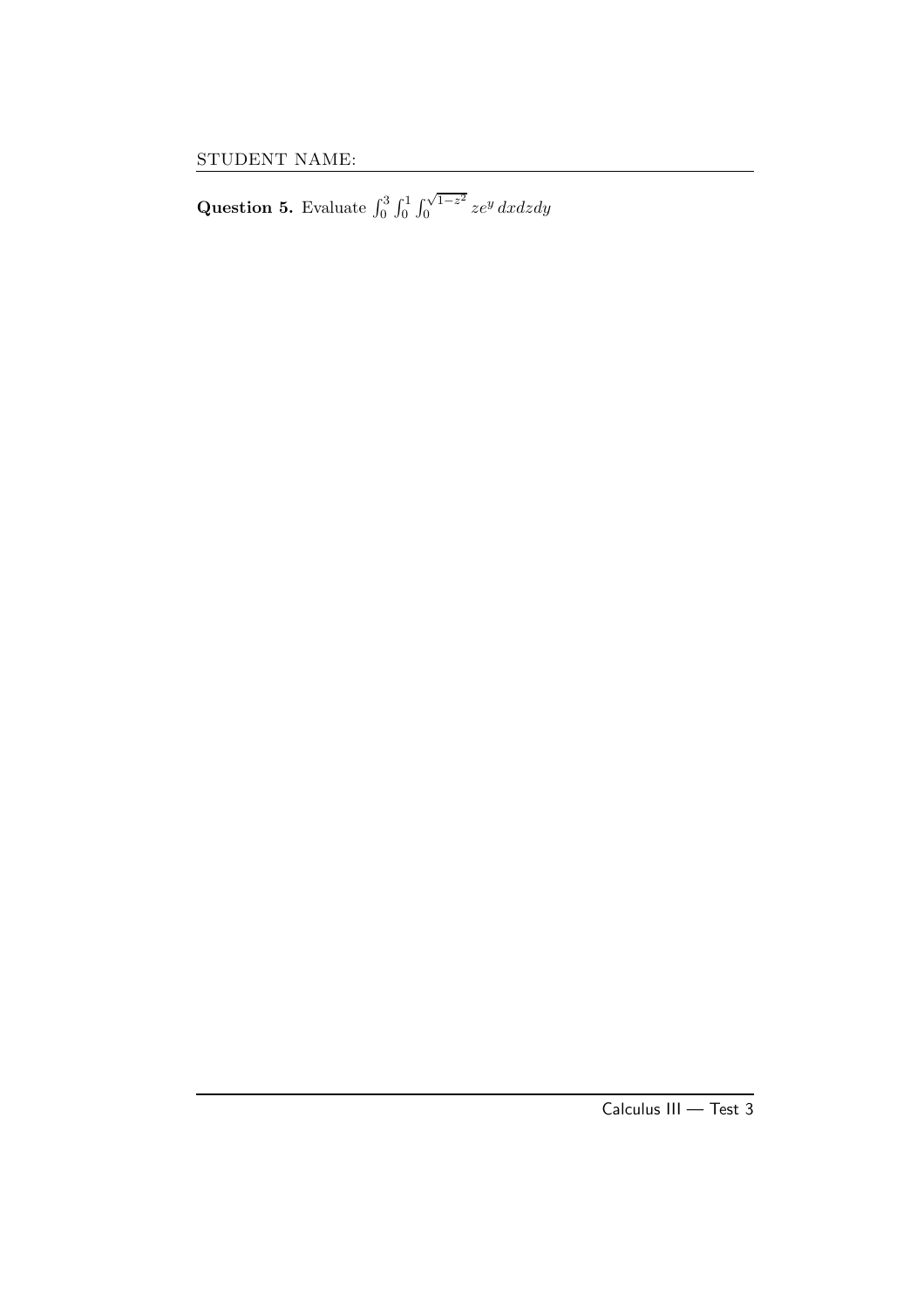# Part II

Question 6. A lamina occupies the region inside the circle  $x^2 + y^2 = 2x$ but outside the circle  $x^2 + y^2 = 1$ , and the mass density function is  $\rho(x, y) =$  $(x^2 + y^2)^{-1/2}$ . Find the mass of the lamina.

(10 points)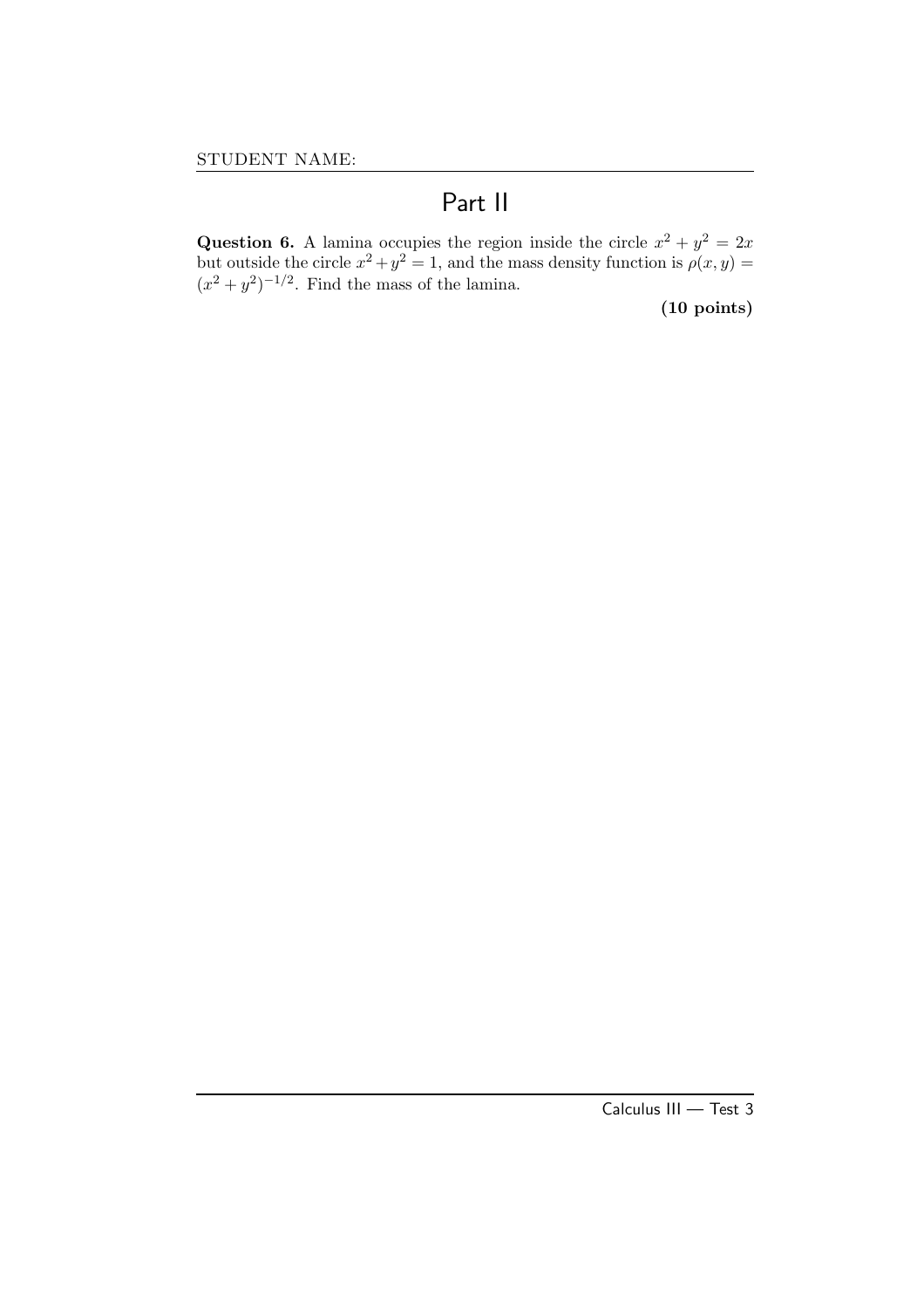Question 7. Find *surface area* of the paraboloid  $2x^2 + 2y^2 + z = 32$  that lies in the first octant.

(10 points)